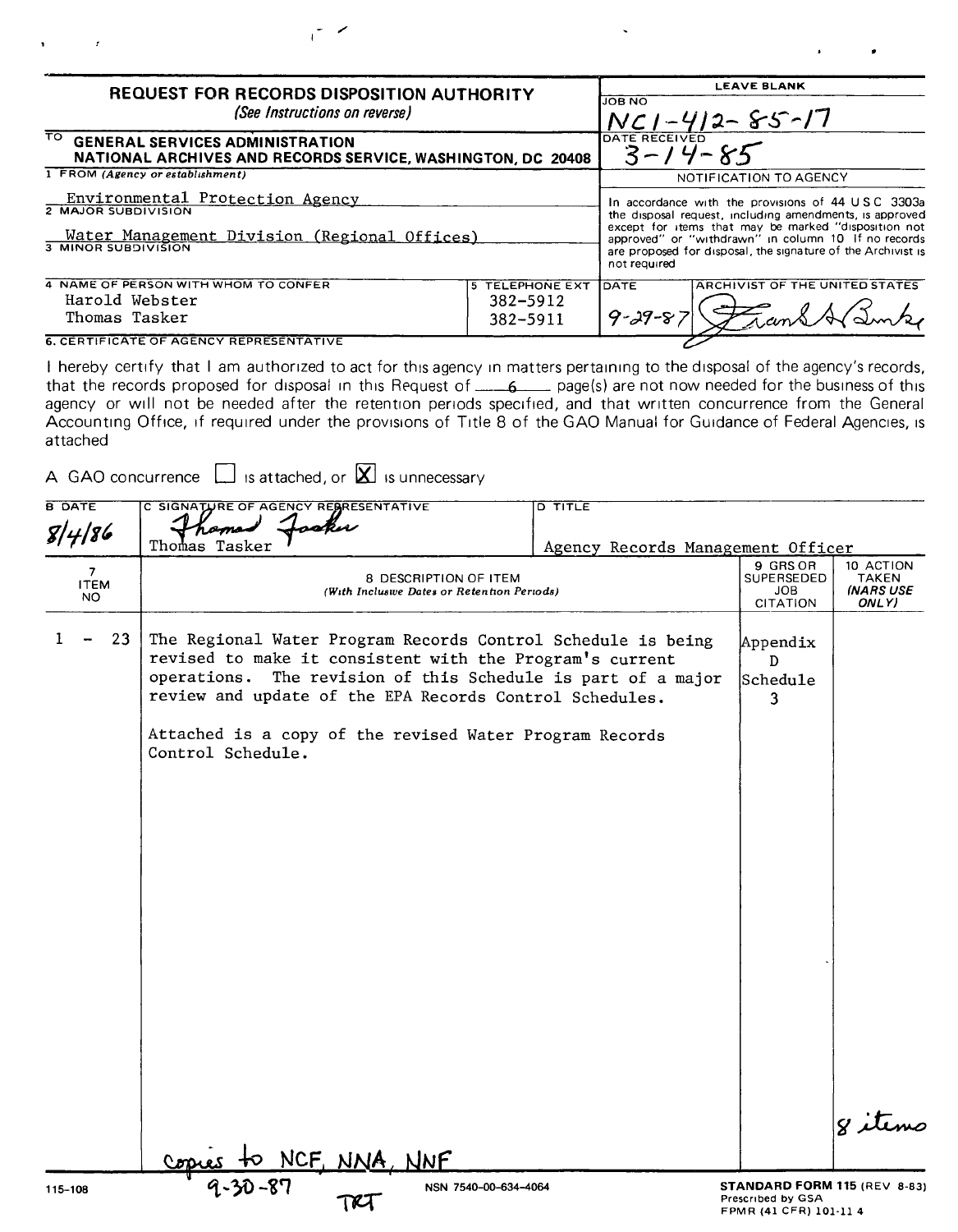|            | U.S. ENVIRONMENTAL PROTECTION AGENCY-RECORDS CONTROL SCHEDULES                                                                                                                                                                                                                                                                                                                                                                                                                                                                                  |                                                                                                                                                                                                                             | <b>SCHED NO</b>                |
|------------|-------------------------------------------------------------------------------------------------------------------------------------------------------------------------------------------------------------------------------------------------------------------------------------------------------------------------------------------------------------------------------------------------------------------------------------------------------------------------------------------------------------------------------------------------|-----------------------------------------------------------------------------------------------------------------------------------------------------------------------------------------------------------------------------|--------------------------------|
|            | TITLE OF SCHEDULE                                                                                                                                                                                                                                                                                                                                                                                                                                                                                                                               | COVERAGE OF SCHEDULE                                                                                                                                                                                                        |                                |
|            | WATER PROGRAM RECORDS                                                                                                                                                                                                                                                                                                                                                                                                                                                                                                                           | REGIONAL OFFICES                                                                                                                                                                                                            |                                |
| <b>TEM</b> | NAME AND DESCRIPTION OF RECORD/FILE                                                                                                                                                                                                                                                                                                                                                                                                                                                                                                             | RETENTION PERIOD AND DISPOSITION                                                                                                                                                                                            |                                |
| ı.         | Program Management File. Contains information relating to<br>all phases of program management and planning for the water<br>planning programs. Records include policy and procedure<br>documents, legislative reference materials, program planning<br>reports, budget materials, and other related records.                                                                                                                                                                                                                                    | Retention: Retain 10 years.<br>Disposition: Break file at end of 2 years. Keep<br>in office 2 years, then transfer to the FRC.<br>Destroy when 10 years old.                                                                |                                |
| lź.        | Continuing Environmental Program Support Agreements and<br>Waste Water Construction Grant Agreements Administered by<br>Regional Offices. These type of agreements are covered by<br>the Assistance Agreement Files Records Control Schedule in<br>Appendix B, Schedule 4, item 2 b. and c. Note: this in-<br>cludes all agreements administered by your Program.                                                                                                                                                                               | Retention: See Records Control Schedule No. 4<br>item b. and c. in Appendix B.                                                                                                                                              |                                |
| 3.         | Wild and Scenic Rivers Studies File. Contains documents<br>weed in making recommendations concerning classification<br>of wild and scenic rivers. Records consist of studies of<br>the rivers and reports recommending classification.                                                                                                                                                                                                                                                                                                          | Retention: Permanent.<br>Disposition: Break file upon completion of<br>regional study-and classification, Keep in office<br>5 years, then transfer to the FRC. Keep in FRC 5<br>years, then offer to the Regional Archives. | is<br>S<br><b>MANAUE</b><br>۱۲ |
| 4.         | Section 102(b) Studies File. Contains documents relating<br>to water quality storage in Federal reservoirs, under Sec-<br>tion 102(b) of the Pederal Water Pollution Control Act, as<br>amended. Records used as basis for recommending water-<br>quality storage in Federal reservoir projects. Federal<br>agencies include Corps of Engineers, Soil Conservation Ser-<br>vice, Federal Power Commission. Records consist of techni-<br>cal reports and supporting data and related correspondence.<br>Note: This program has been phased out. | Retention: Retain 20 years.<br>Disposition: Break file upon completion of studies<br>and recommendations. Keep in office 10 years,<br>then transfer to the PRG  Destroy when 20 years<br>old.                               | z<br><b>HANNAL</b>             |
| 5.         | Section 303(e) Basic Planning File. Contains records rela-<br>ted to the development of river basin plans submitted by<br>State planning agencies and reviewed and approved by the<br>regional offices under Section 303(3) of the Federal Water<br>Pollution Control Act, as amended. Records consist of tech-<br>nical reports such as waste load allocations, recommenda-<br>tions for basin-wide abatement program, copies of final<br>basin plans, and related correspondence.                                                             | Retention: Retain 7 years.<br>Disposition: Break file when plans are revised<br>or superseded. Keep in office 3 years, then<br>transfer to the FRC. Destroy when 7 years old.                                               |                                |

| 200 - マントリー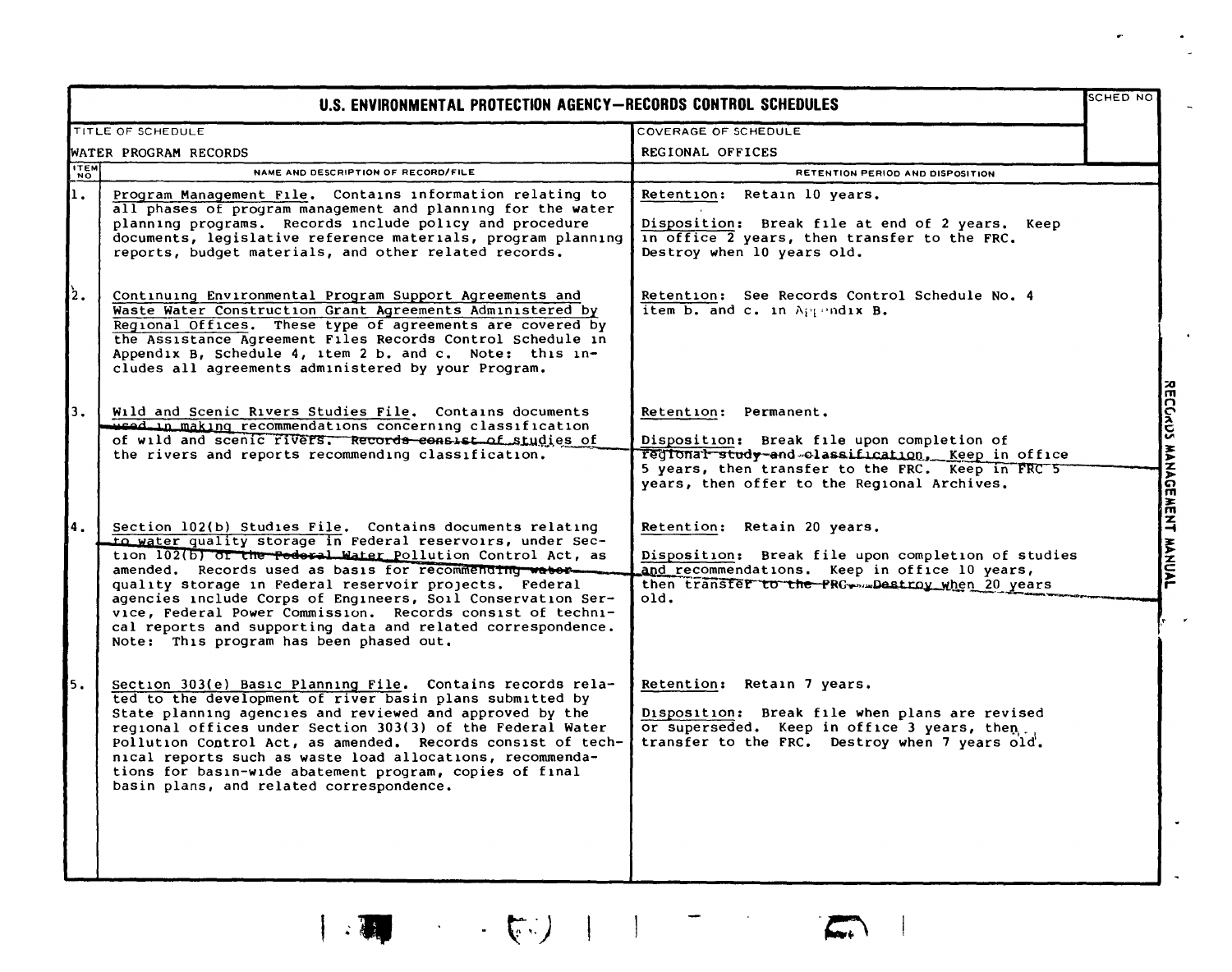|                 | U.S. ENVIRONMENTAL PROTECTION AGENCY-RECORDS CONTROL SCHEDULES                                                                                                                                                                                                                                                                                                                                                                                                                      |                                                                                                                                                                                                                             | <b>SCHED NO</b> |
|-----------------|-------------------------------------------------------------------------------------------------------------------------------------------------------------------------------------------------------------------------------------------------------------------------------------------------------------------------------------------------------------------------------------------------------------------------------------------------------------------------------------|-----------------------------------------------------------------------------------------------------------------------------------------------------------------------------------------------------------------------------|-----------------|
|                 | TITLE OF SCHEDULE<br>WATER PROGRAM RECORDS                                                                                                                                                                                                                                                                                                                                                                                                                                          | COVERAGE OF SCHEDULE<br>REGIONAL OFFICES                                                                                                                                                                                    |                 |
| <b>ITEM</b>     | NAME AND DESCRIPTION OF RECORD/FILE                                                                                                                                                                                                                                                                                                                                                                                                                                                 | <b>RETENTION PERIOD AND DISPOSITION</b>                                                                                                                                                                                     |                 |
| 6.              | Water Quality Standards and Regulations File. Contains<br>records used to develop standards and regulations to imple-<br>ment provisions of water-program legislation. Standards<br>originated by both States and Federal government -- Records.<br>consist of correspondence concerning promulgation of new<br>standards and revision of existing ones and supporting docu-<br>mentation. May also include news clips, Federal Register<br>tear sheets, and other related records. | Retention: Retain 7 years.<br>Disposition: Break file upon promulgation of stan-<br>dard or requlation. Keep in office 2 years then<br>transfer to the FRC -- Destroy when 7 years old.                                     |                 |
| 7.              | Water Quality Modeling File. Contains documents pertaining<br>to various water quality mathematical models that are used<br>in basın plannıng.                                                                                                                                                                                                                                                                                                                                      |                                                                                                                                                                                                                             |                 |
|                 | a. Data Abstracts+                                                                                                                                                                                                                                                                                                                                                                                                                                                                  | Retention: Retain 20 years.                                                                                                                                                                                                 |                 |
|                 |                                                                                                                                                                                                                                                                                                                                                                                                                                                                                     | Disposition: Break file at end of year. Keep in<br>office 20 years, then destroy.                                                                                                                                           |                 |
|                 | b. Correspondence. Includes correspondence related to<br>the river model.                                                                                                                                                                                                                                                                                                                                                                                                           | Retention: Retain 2 years.<br>Disposition: Break file at end of year. - Keep in<br>office 2 years, then destroy.                                                                                                            |                 |
| 8.              | Nuclear Power Plant Thermal Pollution File. Contains in-<br>formation on proposed power plants. Used by regional office<br>to prepare comments on the potential impact of the facility<br>on water quality.                                                                                                                                                                                                                                                                         | Retention: Retain 10 years.<br>Disposition: Break file upon completion of review<br>and comments. Keep in office 5 years, then trans-<br>fer to the FRC. Destroy when 10 years old.                                         |                 |
| 9.              | Load Allocation Working Papers. Contains data showing the<br>technical besis for assigning load allocations to dis-<br>chargers. Used as supporting papers for Section 303(e)<br>Basin Plans.                                                                                                                                                                                                                                                                                       | Retention: Retain 5 years.<br>Disposition: Keep in office 5 years or until<br>revised or updated, then destroy.                                                                                                             |                 |
| 10 <sup>1</sup> | Final State Water Quality Management Plans. Printed copies<br>of State Water Quality Management Plans submitted by State<br>planning agencies and reviewed and approved by regional<br>offices. Includes plans formulated under the 303(e) Basin<br>Planning Program and the 208 Areawide Planning Program.                                                                                                                                                                         | Retention: Permanent.<br>$1 - 1 - 1$<br>Disposition: Break file when plans are revised or<br>superseded. Keep in office 3 years, then transfer<br>to the FRC. Keep in FRC 10 years, then offer to<br>the Regional Archives. |                 |
|                 |                                                                                                                                                                                                                                                                                                                                                                                                                                                                                     |                                                                                                                                                                                                                             |                 |

 $\frac{1}{2}$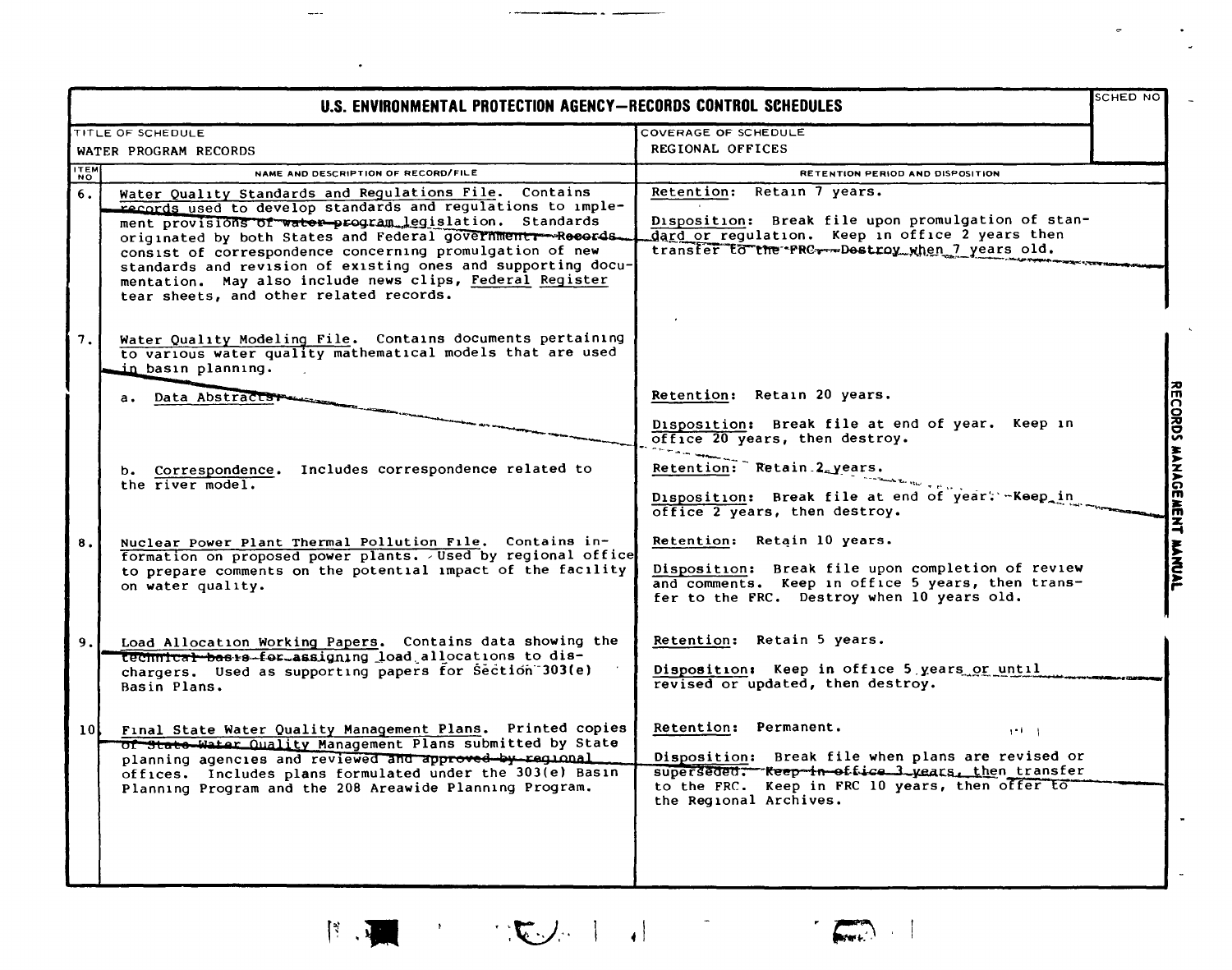|                     | U.S. ENVIRONMENTAL PROTECTION AGENCY-RECORDS CONTROL SCHEDULES                                                                                                                                                                                                                                                                                                                        |                                                                                                                                                                         | <b>SCHED NO</b> |
|---------------------|---------------------------------------------------------------------------------------------------------------------------------------------------------------------------------------------------------------------------------------------------------------------------------------------------------------------------------------------------------------------------------------|-------------------------------------------------------------------------------------------------------------------------------------------------------------------------|-----------------|
|                     | TITLE OF SCHEDULE                                                                                                                                                                                                                                                                                                                                                                     | COVERAGE OF SCHEDULE                                                                                                                                                    |                 |
|                     | WATER PROGRAM RECORDS                                                                                                                                                                                                                                                                                                                                                                 | REGIONAL OFFICES                                                                                                                                                        |                 |
| <b>ITEM</b>         | NAME AND DESCRIPTION OF RECORD/FILE                                                                                                                                                                                                                                                                                                                                                   | <b>RETENTION PERIOD AND DISPOSITION</b>                                                                                                                                 |                 |
| $\vert$ 11. $\vert$ | Interagency Agreements/Cooperative Agreements File.<br>Contains documents used in coordinating interagency acti-<br>vities in water planning programs. Records consist of<br>interagency agreements, and procedures for coordination.                                                                                                                                                 | Retention: Retain 3 years.<br>Disposition: Break file upon termination of agree-<br>ments. Keep in office 3 years, then destroy.                                        |                 |
| 12.1<br>13.1        | Water Programs Legislation File. Contains information used<br>as reference to federal water pollution legislation. Also,<br>includes policy and procedures and other program materials<br>on the implementation of the laws.<br>Yearly Allocation Ledgers on Construction Grant Fund.<br>Ledgers show credits and debits to all grant project                                         | Retention: Retain 5 years.<br>Disposition: Reep in office 5 years, then destroys                                                                                        |                 |
|                     | accounts under PL 84-660 and PL 92-500.<br>a. Official Records.                                                                                                                                                                                                                                                                                                                       | Retention: Retain 7 years.<br>Disposition: Break file as accounts are closed and<br>audit exceptions are resolved. Keep in office l                                     |                 |
|                     | b. Other Copies.                                                                                                                                                                                                                                                                                                                                                                      | year, then transfer to the FRC. Destroy when 7<br>years old.<br>Retention: See Disposition below.<br>Disposition: Destroy when no longer needed.                        |                 |
| 14 J                | State Water Supply Program Evaluation File. Evaluations<br>of State drinking water programs prepared by Regional Offi-<br>ces. Contains evaluation-reports listing program accomp-<br>lishments and deficiencies, supporting documentation, cor-<br>respondence and other related papers. Also, includes<br>evaluations of drinking water laboratories operated by<br>State agencies. | Retention: Retain 5 years.<br>Disposition: Break file upon completion of evalua-<br>tion. Keep in office 1 year, then transfer to the<br>FRC. Destroy when 5 years old. |                 |
| 15.1                | Special Studies File. Documents relating to the development<br>of special studies of all water programs. Includes studies<br>and surveys done in-house as well as those-done on contract.<br>Records consist of contractors and grantee proposals, pro-<br>curement requests, task orders, bid evaluation, award<br>notices, payment records, progress reports, and work papers.      | Retention: Retain 3 years.<br>Disposition: Break file upon completion of study.<br>Keep in office 3 years, then destroy.                                                |                 |

 $\mathcal{L}$ 

 $\mathbb{R}$ 

 $\mathcal{L}^{\mathcal{L}}$ 

 $-$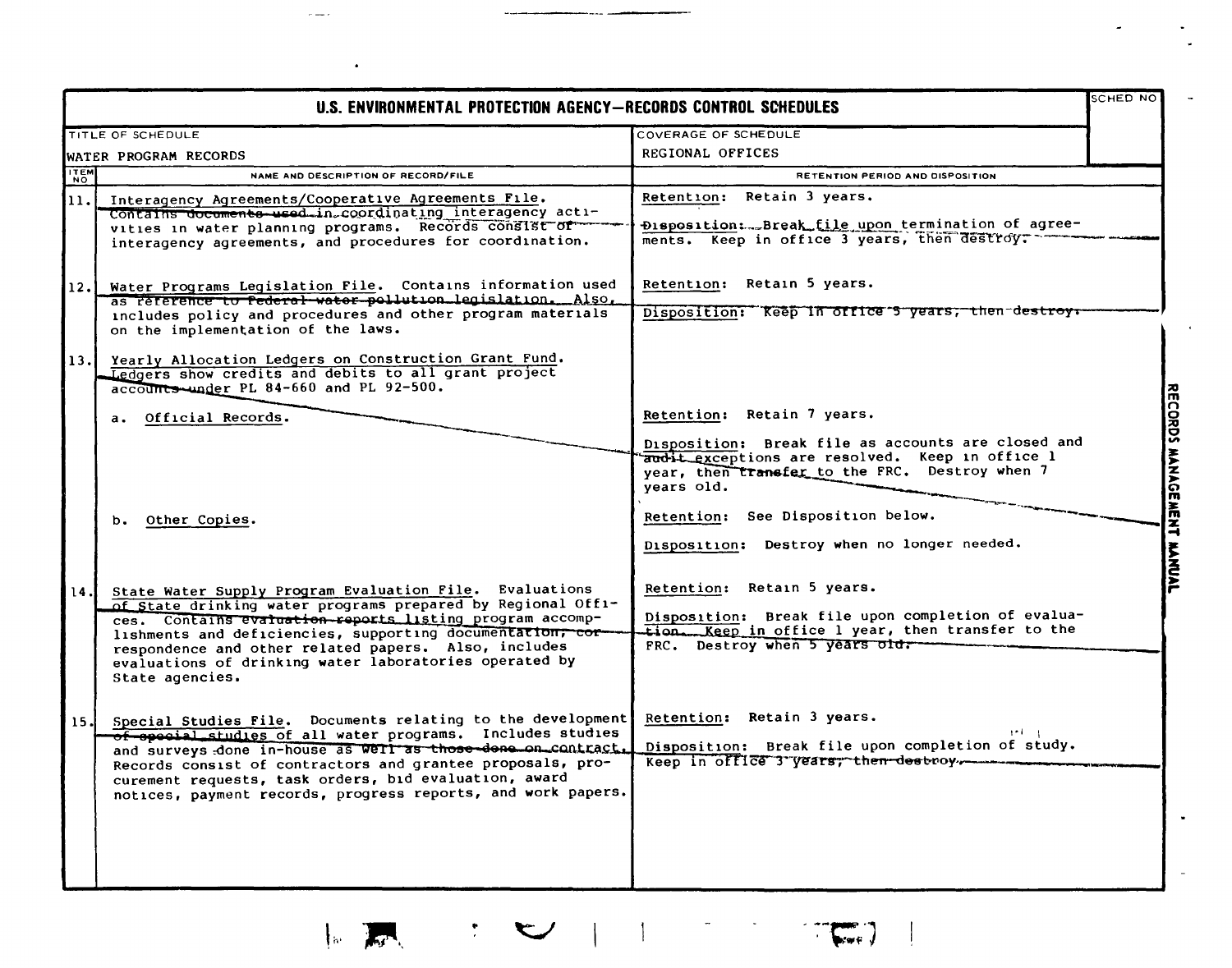|             | U.S. ENVIRONMENTAL PROTECTION AGENCY-RECORDS CONTROL SCHEDULES                                                                                                                                                                                                                                                                                                                                                          |                                                                                                                                                                                                                                                                       | SCHED NO |                           |
|-------------|-------------------------------------------------------------------------------------------------------------------------------------------------------------------------------------------------------------------------------------------------------------------------------------------------------------------------------------------------------------------------------------------------------------------------|-----------------------------------------------------------------------------------------------------------------------------------------------------------------------------------------------------------------------------------------------------------------------|----------|---------------------------|
|             | TITLE OF SCHEDULE                                                                                                                                                                                                                                                                                                                                                                                                       | COVERAGE OF SCHEDULE                                                                                                                                                                                                                                                  |          |                           |
|             | WATER PROGRAM RECORDS                                                                                                                                                                                                                                                                                                                                                                                                   | REGIONAL OFFICES                                                                                                                                                                                                                                                      |          |                           |
| <b>ITEM</b> | NAME AND DESCRIPTION OF RECORD/FILE                                                                                                                                                                                                                                                                                                                                                                                     | RETENTION PERIOD ANO DISPOSITION                                                                                                                                                                                                                                      |          |                           |
| 16.1        | Special Studies - Final Reports. Consists of printed<br>reports (final copies) on water program topics, prepared<br>in-house or on contract.                                                                                                                                                                                                                                                                            | Retention:<br>a. Record Copy. Permanent.<br>b. Information Copies. As determined by users'                                                                                                                                                                            |          |                           |
|             |                                                                                                                                                                                                                                                                                                                                                                                                                         | needs.<br>Disposition:<br>a. Record-Copy. Break file upon completion of<br>study. Keep in office 10 years, then transfer to<br>the FRC. Keep in FRC for TO-years, then offer to<br>the Regional Archives.<br>b. Information Copies. Destroy when no longer<br>needed. |          |                           |
| 17.1        | Water Supply Legal Work File. Contains records, related to<br>input provided by water supply staff into regional office<br>legal actions taken to insure compliance with rules, regula-<br>tions, and quidelines. Records consist of memoranda, com-<br>pliance reports, and supporting papers.                                                                                                                         | Retention: Retain 3 years.<br>Disposition: Break file upon completion of legal<br>action. Keep in office 3 years, then destroy.                                                                                                                                       |          | RECORDS MANAGEMENT MANUAL |
| 18.1        | Interstate Carrier Program File. Contains information con-<br>cerning water supply sources on inter-state carriers, such<br>as buses, trains, airplanes, etc: - Records consist of yearly<br>reports showing water quality on the carriers, letters<br>assigning water quality classification to the carriers,<br>inspection reports of water supplies, and related records.<br>Note: this Program has been phased out. | Retention: Retain 20 years.<br>Disposition: Break file each year. Keep in office<br>3 years, then transfer to the FRC. Destroy when 20<br>years old.                                                                                                                  |          |                           |
| 19.         | Inventory of State Water Supply. Reference copies of a data<br>collection report showing the name and location of water sup-<br>plies, type of treatment and laboratory control, and other-<br>information. Original report sent to Headquarters and used<br>as input to final Water Supply Report.                                                                                                                     | Retention: Retain 1 year.<br>Disposition: Break file upon verification by<br>States. Keep in office I year, then destroy.                                                                                                                                             |          |                           |

 $\mathcal{F}$ 

 $\binom{m}{\text{loop}}$ 

 $\mathcal{L}^{\text{max}}$ 

 $\mathbb{I}$   $\mathbb{R}$ 

 $\bullet$ 

 $\bullet$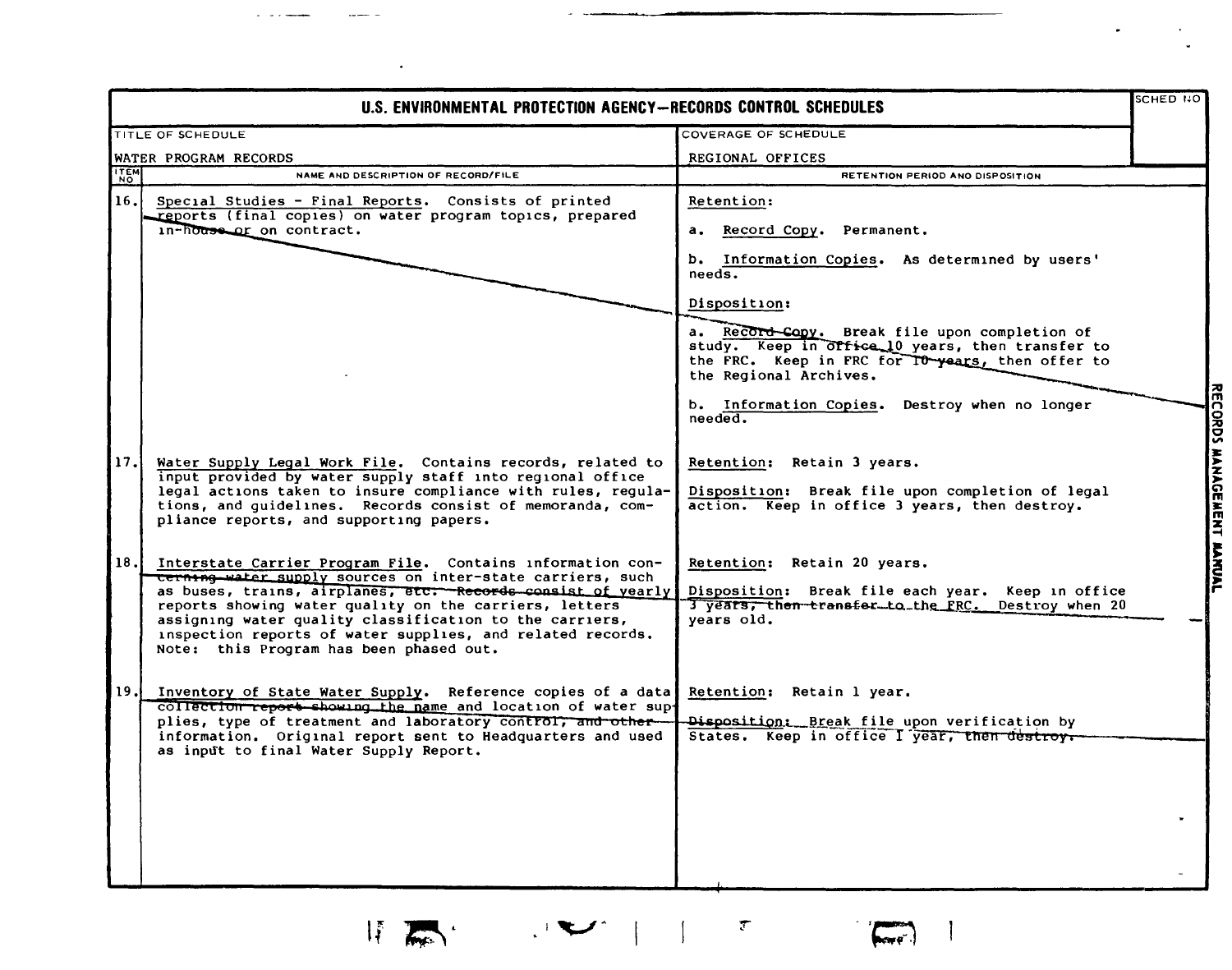## SCHED NO U.S. ENVIRONMENTAL PROTECTION AGENCY-RECORDS CONTROL SCHEDULES COVERAGE OF SCHEDULE TITLE OF SCHEDULE RECTONAL OFFICES WATER PROGRAM RECORDS **TTEM** NAME AND DESCRIPTION OF RECORD/FILE RETENTION PERIOD AND DISPOSITION Retention: As determined by users' needs.  $20.1$ Water Supply Program Reference File. Contains information related to various technical aspects of water supply pro-Disposition: Review in office every 2 years, gram and used for reference. Includes such topics as conretaining files with continuing reference value taminants, cross-connection control disease and epidemioand disposing of other materials. logy, pesticides and toxic materials, treatment methods, reference manuals, and other reference materials. Re<del>tentio</del>n: Retain 4 vears. Water Supply Training File. Contains records used by  $21.1$ regional staff to conduct training programs for State Disposition: Destroy when 4 years old or sooner water supply personnel. Records consist of instructional if no longer used for reference. materials, applications, participant rosters, manuals, and other training aids and materials. Underground Injection Control DI Files. Contains records  $22.1$ used in the issuance of underground in jection control permits under the Safe Drinking Water Act. Permits issued to individual well owners by EPA Regional offices or authorized State agencies. Records consist of application, correspondence with applicant, copy of permit, well inspection reports, and related records. Retention: Permanent. a. Files for permits issued by EPA Regional Offices. Disposition: Retain in office 5 years after the well is closed, then transfer to the appropriate field branch of the National Archives. Retention: Retain 5 years. b. Files for permits issued by States. Disposition: Break file upon expiration of permit. Keep in office 1 year, then transfer to the FRC. Destroy when 5 years old. Retention: Permanent.  $23.1$ Sole Source Aquifer Files. Contains information relating to the determination of sole source aquifers. Records con-Disposition: Break file every 10 years and sist of maps, positions for designation, summaries of transfer to the FRC. Keep in FRC 15 years, then public comments, newspaper clips, and clips from the offer to the National Archives. Federal Register, etc., and information relating to the development and implementation of regulations.

RECORDS MANAGEMENT MANUAL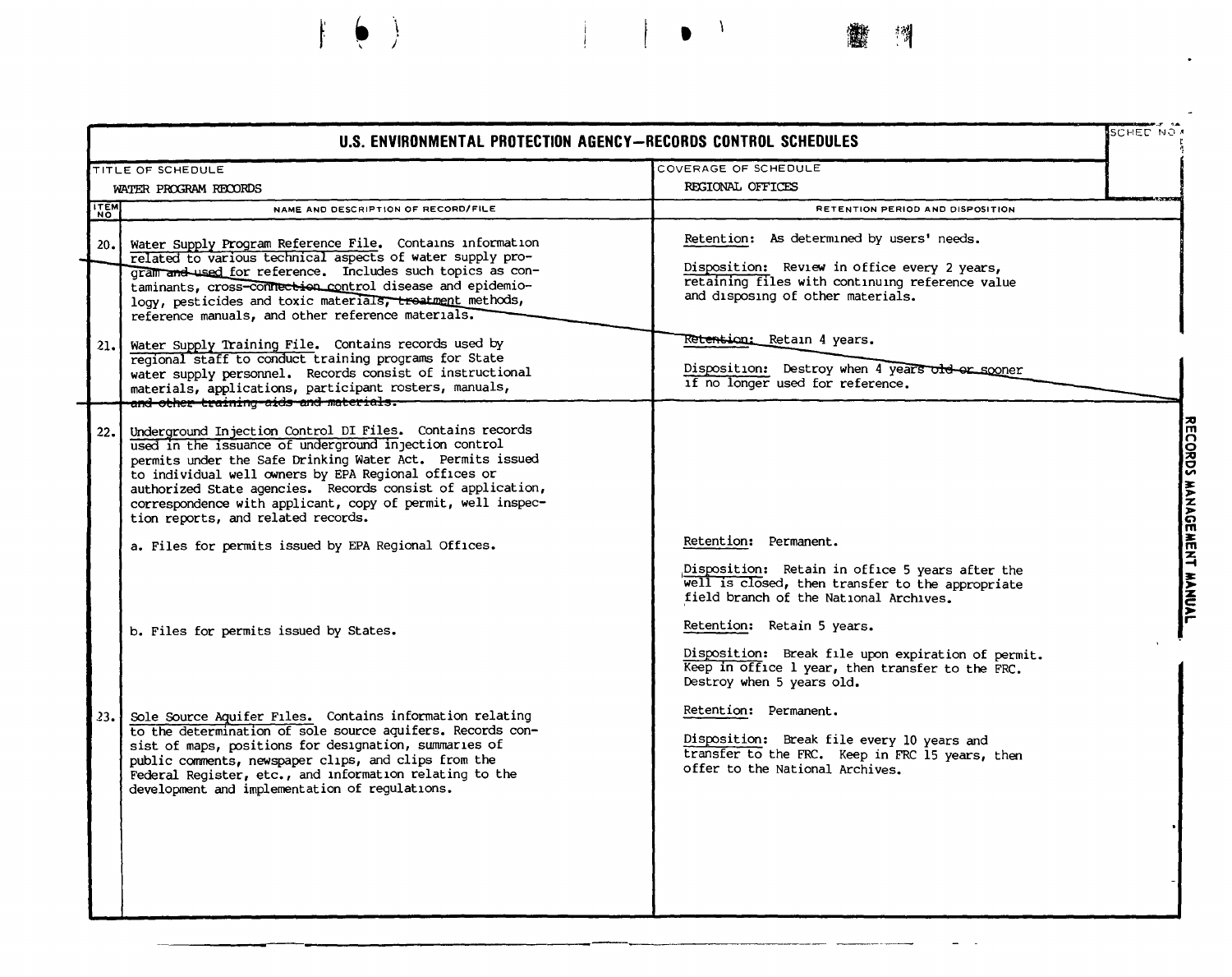Atch to SF 115 (Info .or "PERMANENT" retention 1, cords)

 $\epsilon^{-\frac{1}{2}}$ 

 $\frac{1}{2}$ 

÷,

|           | Title Of Schedule: |  |                    | Water Program Records (Regional Offices) |                         |
|-----------|--------------------|--|--------------------|------------------------------------------|-------------------------|
|           |                    |  |                    |                                          |                         |
| Item No.  | Volume<br>On Hand  |  | Growth<br>Per Year |                                          | Arrangement<br>Of Files |
| 22a<br>23 | 8                  |  |                    |                                          | Chronological           |